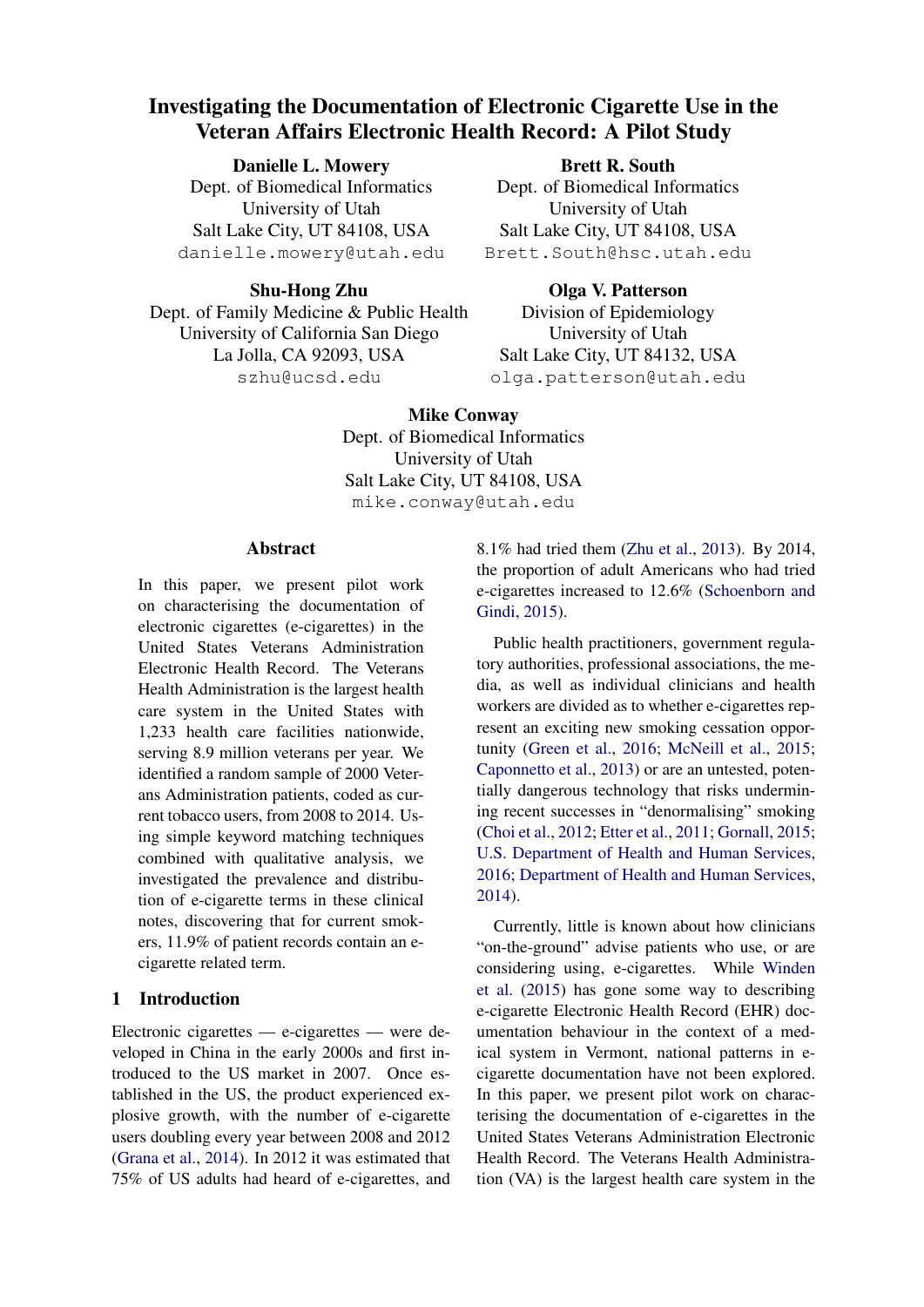United States with 1,233 health care facilities nationwide, serving 8.9 million veterans per year. VA EHR data provides the opportunity for nationwide population-health surveillance of e-cigarette use.

The remainder of this document consists of five sections. Following a discussion of related work in Section 2, Section 3 describes both our cohort selection procedure, and our method of identifying e-cigarette documentation in clinical notes, while Sections 4 and 5 present the results of out analysis, and some discussion of those results. The final section outlines some broad conclusions.

### 2 Background

The VA collects data about patient smoking history and status using several approaches at the time of a patient encounter. Most patient clinical encounters have an associated *health factor* (i.e. semi-structured data that describes patient smoking status or smoking history [\(Barnett et al.,](#page-3-1) [2014\)](#page-3-1)). In addition, if the veteran has received dental care, the VA dental data contains descriptions of patient smoking status as a coded database field. However, neither of these data sources can be used to define what type of tobacco the patient uses and more specifically, if the patient uses ecigarettes. This information is only found embedded in clinical text.

Given the rapid rise in popularity of ecigarettes, and the lack of adequate public health surveillance systems currently focussing on these novel tobacco products, various methods and data sources have been used to understand changes in e-cigarette prevalence and usage patterns, including analysing search engine queries relevant to e-cigarettes [\(Ayers et al.,](#page-3-2) [2011\)](#page-3-2), mining so-cial media data (Myslín et al., [2013;](#page-4-11) [Chen et al.,](#page-4-12) [2015\)](#page-4-12), and — the focus of this paper — analysing EHR data for e-cigarette related documentation [\(Winden et al.,](#page-4-10) [2015\)](#page-4-10).

Previous work on smoking status identification in the EHR context has focussed on *structured data* (e.g. [Wiley et al.](#page-4-13) [\(2013\)](#page-4-13) used ICD-9 codes successfully to identify current smokers in the Vanderbilt Medical Center EHR), *semi-structured* data (e.g. [McGinnis et al.](#page-4-14) [\(2011\)](#page-4-14) used VA EHR *health factors* to reliably identify current smokers), and *unstructured* data (e.g. [Clark et al.](#page-4-15) [\(2008\)](#page-4-15); [Savova et al.](#page-4-16) [\(2008\)](#page-4-16); [Da Silva et al.](#page-4-17) [\(2011\)](#page-4-17) applied natural language processing methods to EHR clinical notes to identify smoking status).

EHR corpus analysis has been the focus of several research efforts in the tobacco domain. For example, [Chen et al.](#page-4-18) [\(2014\)](#page-4-18) investigated the documentation of general tobacco use in clinical notes from Vermont's Fletcher Allen Health Center, discovering that free-text clinical notes are frequently used to document amount of tobacco used, tobacco use frequency, and start and end dates of tobacco use (i.e. important clinical information that is difficult to represent with structured data). In follow-up work focussing specifically on ecigarettes rather than general tobacco use, [Winden](#page-4-10) [et al.](#page-4-10) [\(2015\)](#page-4-10), again using EHR data from Fletcher Allen Health Center, developed a sophisticated annotation scheme to code e-cigarette documentation, with categories including *dose*, *device type*, *frequency*, and *use for smoking cessation*. One result of particular note garnered from this research is the observation that less than 1% of patients had e-cigarette mentions in their note.

In this pilot study, our aim is to complete an initial corpus analysis of VA patient record data with the goal of quantifying the frequency with which e-cigarette usage is documented within the VA patient record.

#### 3 Materials and Methods

We queried the VA dental record data found in the VA Corporate Data Warehouse to identify a national cohort of all Veterans Affairs patients with a coded history of current (or current and past) smoking between the years 2008-2014. Dental records were chosen as a data source as they are believed to be the most reliable indicators of smoking status in the VA context. From these data we identified 87,392 unique patients (77,491 current smokers, 9,901 current and past smokers). We then selected a random sample of 2,000 patients and extracted their associated clinical notes yielding 154,991 clinical notes. Note types include progress notes, consultation notes, consent documents, instructions, triage notes, history and physical notes, amongst others.

Based on an iterative process of corpus exploration, along with insights gleaned from previous work on e-cigarette related natural language processing (Myslín et al., [2013;](#page-4-11) [Winden et al.,](#page-4-10) [2015\)](#page-4-10), we identified twenty e-cigarette related terms (listed in Table [1\)](#page-2-0), and — using these terms — performed a keyword search within the pa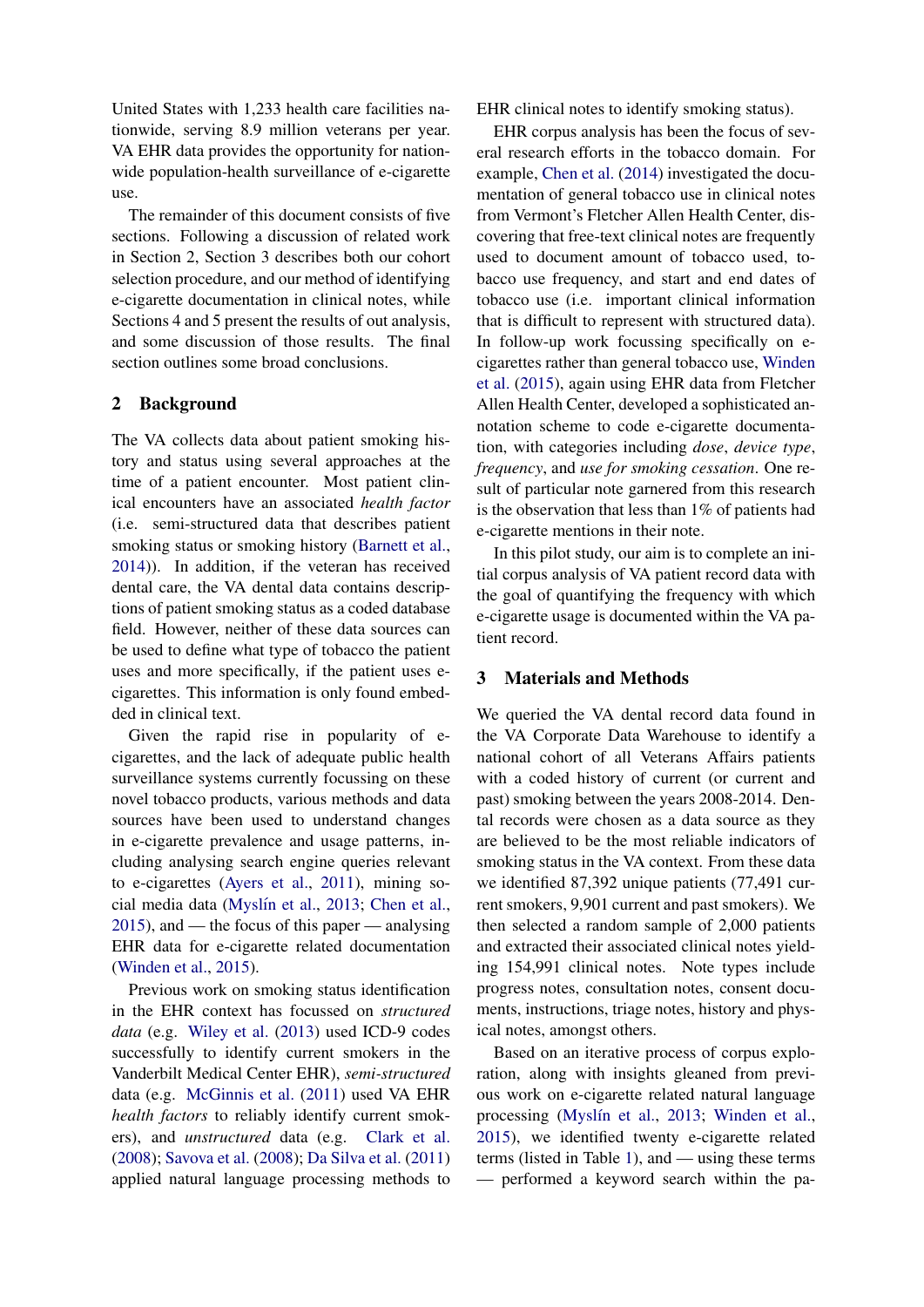tient clinical notes. We reviewed each e-cigarette term instance in its context to ascertain whether the e-cigarette term instance actually referred to ecigarette usage.

We report the precision of each e-cigarette term defined as the proportion of term match instances actually referencing e-cigarette usage of all term matches.

#### 4 Results

| <b>Term</b>      | <b>Total</b>   | TP               | FP               | <b>Precision</b> |
|------------------|----------------|------------------|------------------|------------------|
| ecig             | 14             | 14               | $\overline{0}$   | 100.0            |
| electronic cig   | 10             | 10               | $\boldsymbol{0}$ | 100.0            |
| liquid nicotine  | 5              | 5                | $\overline{0}$   | 100.0            |
| Ecig             | 4              | 4                | $\overline{0}$   | 100.0            |
| E CIG            | 4              | 4                | $\overline{0}$   | 100.0            |
| electric cig     | 1              | 1                | 0                | 100.0            |
| ecigarette       | 1              | 1                | 0                | 100.0            |
| Ecigarette       | 1              | 1                | $\overline{0}$   | 100.0            |
| E Cig            | 1              | 1                | $\overline{0}$   | 100.0            |
| vape             | 19             | 18               | 1                | 0.947            |
| e cig            | 7              | 6                | 1                | 0.857            |
| <b>Vape</b>      | 6              | 5                | $\mathbf{1}$     | 0.833            |
| <b>VAPOR</b>     | 9              | $\overline{7}$   | $\overline{c}$   | 0.778            |
| <b>VAPE</b>      | $\overline{2}$ | 1                | $\mathbf{1}$     | 0.500            |
| vapor            | 241            | 81               | 160              | 0.336            |
| vaporizer        | 192            | 36               | 156              | 0.188            |
| <b>Vapor</b>     | 73             | 4                | 69               | 0.055            |
| <b>Vaporizer</b> | 3              | $\boldsymbol{0}$ | 3                | 0.000            |
| <b>VAPORIZER</b> | 3              | $\boldsymbol{0}$ | 3                | 0.000            |
| <b>ECIG</b>      | 5              | $\boldsymbol{0}$ | 5                | 0.000            |
| <b>Total</b>     | 601            | 199              | 402              |                  |

<span id="page-2-0"></span>Table 1: Proposed e-cigarette related terms ranked by precision

We analysed notes from 2,000 VA patients. From these notes, we observed 238 patients (11.9%) with one or more e-cigarette mentions within their notes (see Figure [1](#page-3-3)). In total, there were 601 mentions, with 436 notes containing more than one mention. Of these 601 mentions, 199 (33.1%) mentions described true e-cigarette usage (Table [1](#page-2-0)) as ascertained by manual inspection. The most frequent e-cigarette term matches included variants of the term *vapor* (*vapor*: 241, *vaporizer*: 192, *Vapor*: 73). These terms were also the most frequent sources of false positives (*vapor*: 160, *vaporizer*: 156, and *Vapor*: 69). Thirteen of the twenty terms yielded precision scores greater than 0.500. Of these high-precision terms, the most prevalent terms included *vape*: 19, *ecig*: 14, and *electronic cig*: 10.

### 5 Discussion

We observed a variety of linguistic contexts describing e-cigarette usage. Patients report use of e-cigarettes with other tobacco products (e.g., "smokes 10 tobacco cigs per day and uses *vape*"). Similar to tobacco cessation, clinicians report providing encouragement and counselling for patients to stop e-cigarette use. Patients often contemplate e-cigarettes as an alternative to tobacco usage (e.g., "thinking about switching to *ecig*") or as an approach to tobacco cessation (e.g., "uses *nicotine vaporizer* and hasn't smoked tobacco in 6 mos"). This was not a surprising finding given that, according to the Centers for Disease Control, "among current cigarette smokers who had tried to quit smoking in the past year, more than onehalf had ever tried an e-cigarette and 20.3% were current e-cigarette users" [\(Schoenborn and Gindi,](#page-4-2) [2015\)](#page-4-2). Patients reported differing experiences of using e-cigarettes as a smoking cessation aid, with one patient stating directly that e-cigarettes were an ineffective tool in his struggle to quit smoking. Consistent with current uncertainty regarding the safety of e-cigarettes and their utility as a smoking cessation aid, not all clinicians support the use of e-cigarettes as a safe alternative to tobacco usage (e.g., "I do not recommend *ecig*/*vapor*").

Analogous to the "packs-per-day" metric used by clinicians to document volume of combustable tobacco use, patients report their frequency of e-cigarette use in volume over time (e.g., "6mg/day"). E-cigarette usage goals are often set by both clinicians ("reducing consumption from 9 grams to 3 with goal of quitting") and patients ("using *e cig* and cutting back by half") alike. One clinician reported a patient's use of ecigarettes with "no side effects with current meds" suggesting that clinicians are aware that known side effects with medication use is a possibility.

Although most of the twenty e-cigarette terms used in this study yielded precision scores greater than 0.500, we also observed a substantial proportion of term matches that did not indicate actual e-cigarette usage. Many false positives occurred due to the ambiguous nature of the word *vaporizer* and its variants. For example, the domestic use of a vaporizer to increase room humidity, the treatment of patients with over-the-counter sinus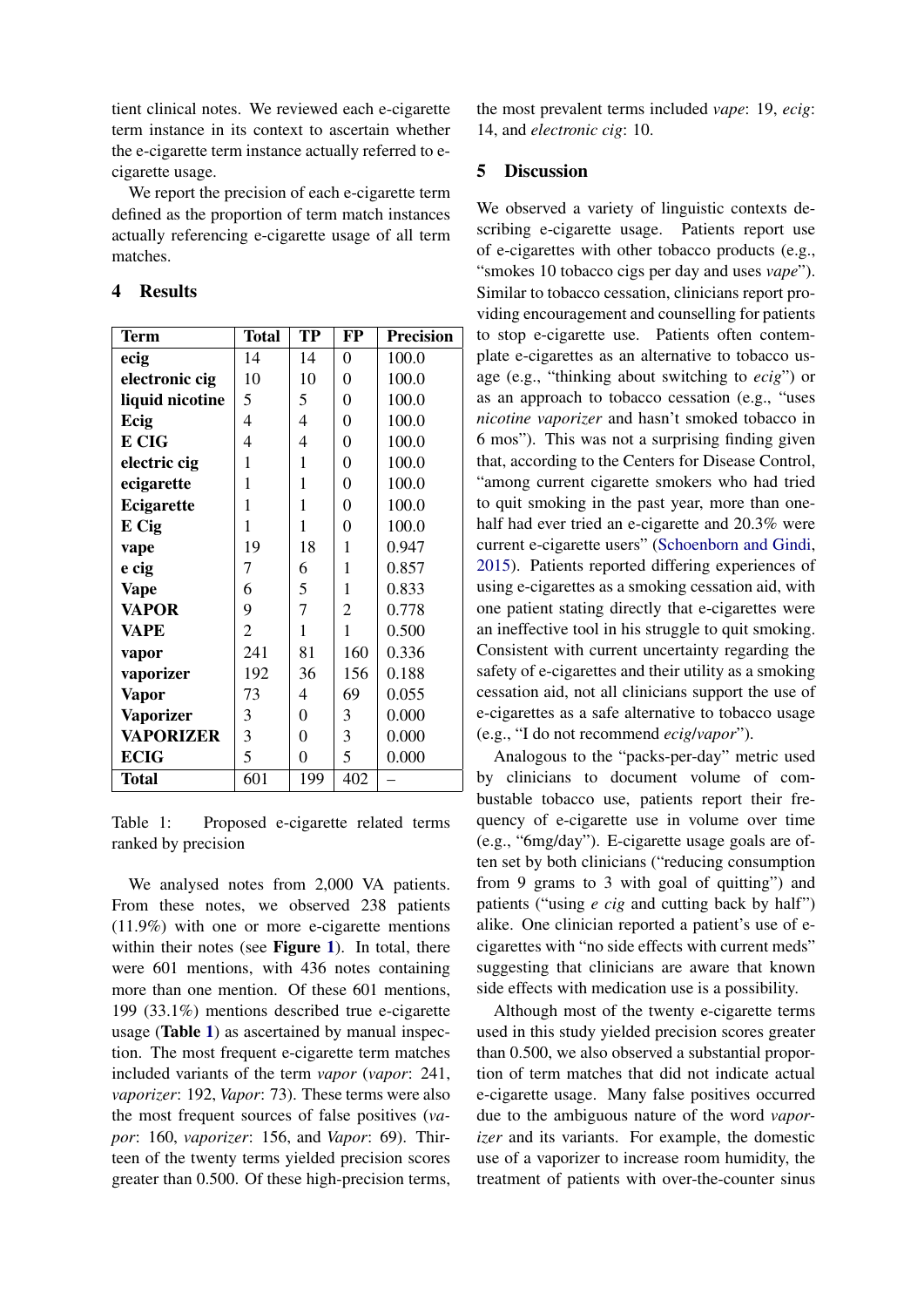

<span id="page-3-3"></span>Figure 1: Frequency of e-cigarette terms in the clinical notes of a cohort of 2,000 VA smokers

relief ("Vicks *vapor* rub"), or the use of vaporisers to ingest medical marijuana ("MJ via *vaporizer*"). These non-relevant mentions of e-cigarette related terms are most frequently found in anaesthesia consent notes (n=185 mentions).

From notes containing matched e-cigarette variants, we discovered several co-occurring terms which could improve the term's precision, with examples including *nicotine vaporizer*, *vapornicotine*, *vapor cig*, *vapor cigarettes*, *vapor pens*, *vapor cigarets*, *methonol vapor*, and *vapor nicotine*.

The pilot work described in this short paper has several limitations. First, our list of e-cigarette related keywords was limited to twenty. As indicated above, there may well be additional high precision e-cigarette related terms that we did not use in this work. Second, unlike [Winden et al.](#page-4-10) [\(2015\)](#page-4-10) we have not conducted a large scale annotation effort or mapped to an annotation scheme. Finally, while the VA is the largest integrated medical system in the United States, and the only nationwide system, VA patients are not necessarily representative of the general population. It is particularly important to note that approximately 92% of veterans are male [\(National Center for Veterans](#page-4-19) [Analysis and Statistics,](#page-4-19) [2013\)](#page-4-19).

#### 6 Conclusion

In conclusion, we have demonstrated that for current smokers, e-cigarette terms are present in 11.9% (238) of VA patient records. Of this 11.9% of patients, it is estimated that around two thirds of e-cigarette mentions are false positives, suggesting that around 4% of smokers have e-cigarette use documented in their clinical notes.

#### Acknowledgments

This research was supported by the National Library of Medicine of the National Institutes of Health under award numbers R00LM011393 & K99LM011393, and University of Utah funds.

#### Ethics Statement

This study was approved by the University of Utah Institutional Review Board (IRB 00088382).

#### References

- <span id="page-3-2"></span>John W. Ayers, Kurt M. Ribisl, and John S. Brownstein. 2011. Tracking the rise in popularity of electronic nicotine delivery systems (electronic cigarettes) using search query surveillance. *American Journal of Preventive Medicine* 40(4):448–453.
- <span id="page-3-1"></span>Paul Barnett, Adam Chow, and Nicole Flores. 2014. Using health factors data for VA health service research. Technical Report 28, Health Economic Resource Center. [https://www.herc.research.va.gov/files/RPRT](https://www.herc.research.va.gov/files/RPRT_768.pdf) 768.pdf.
- <span id="page-3-0"></span>Pasquale Caponnetto, Cristina Russo, Cosimo Bruno, Angela Alamo, Maria Amaradio, and Ricardo Polosa. 2013. Electronic cigarette: a possible substitute for cigarette dependence. *Monaldi Arch Chest Dis* 79(1):12–9.